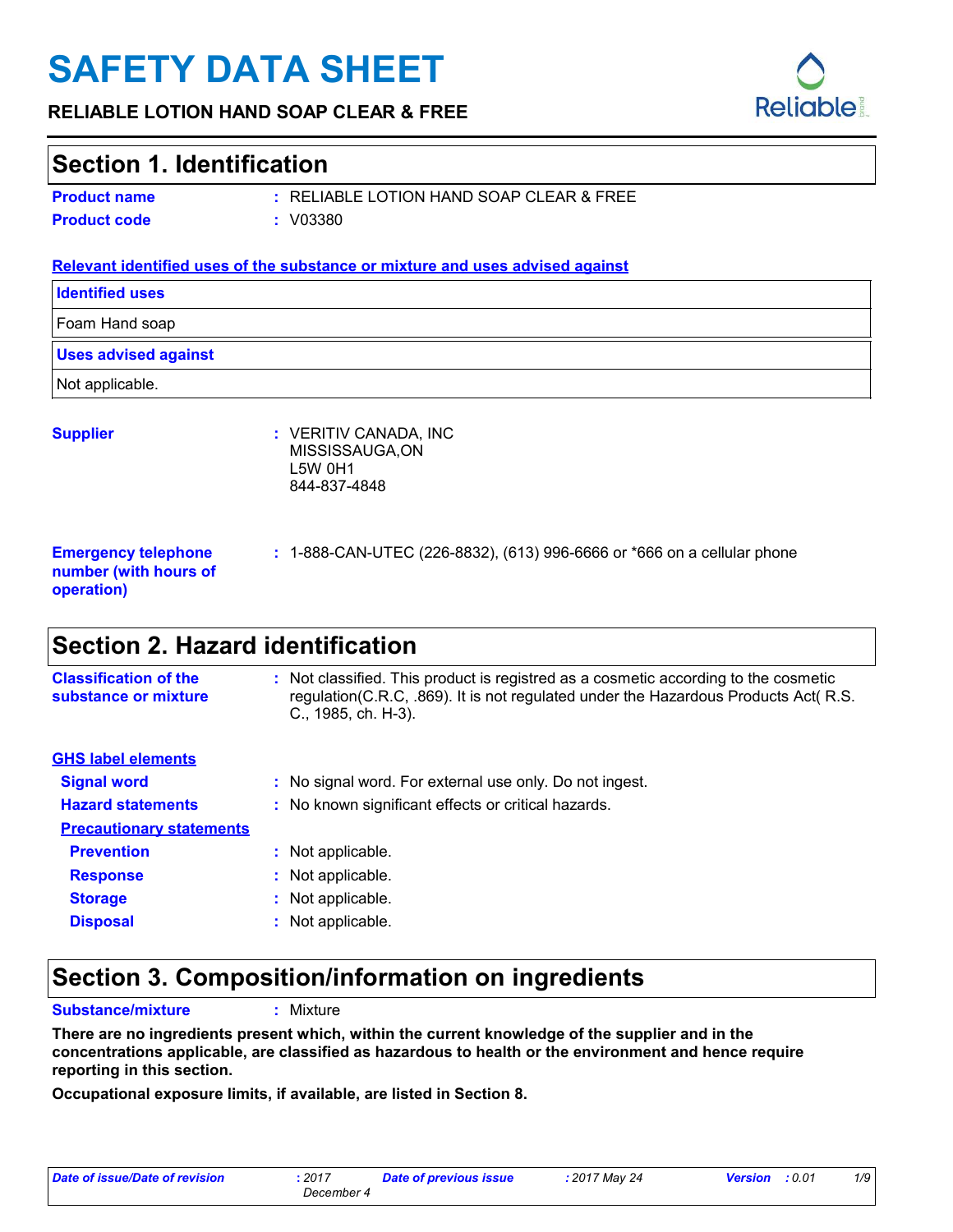### **Section 4. First-aid measures**

#### Wash out mouth with water. Remove victim to fresh air and keep at rest in a position comfortable for breathing. If material has been swallowed and the exposed person is conscious, give small quantities of water to drink. Do not induce vomiting unless directed to do so by medical personnel. Get medical attention if symptoms occur. **:** Immediately flush eyes with plenty of water, occasionally lifting the upper and lower eyelids. Check for and remove any contact lenses. Get medical attention if irritation occurs. Flush contaminated skin with plenty of water. Remove contaminated clothing and **:** shoes. Get medical attention if symptoms occur. Remove victim to fresh air and keep at rest in a position comfortable for breathing. **:** Get medical attention if symptoms occur. **Eye contact Skin contact Inhalation Ingestion : Description of necessary first aid measures**

| Most important symptoms/effects, acute and delayed |                                                     |  |  |
|----------------------------------------------------|-----------------------------------------------------|--|--|
| <b>Potential acute health effects</b>              |                                                     |  |  |
| <b>Eye contact</b>                                 | : No known significant effects or critical hazards. |  |  |
| <b>Inhalation</b>                                  | : No known significant effects or critical hazards. |  |  |
| <b>Skin contact</b>                                | : No known significant effects or critical hazards. |  |  |
| <b>Ingestion</b>                                   | : No known significant effects or critical hazards. |  |  |
| <b>Over-exposure signs/symptoms</b>                |                                                     |  |  |
| <b>Eye contact</b>                                 | : No specific data.                                 |  |  |
| <b>Inhalation</b>                                  | : No specific data.                                 |  |  |
| <b>Skin contact</b>                                | : No specific data.                                 |  |  |
| <b>Ingestion</b>                                   | : No specific data.                                 |  |  |

|                                   | Indication of immediate medical attention and special treatment needed, if necessary                                           |  |
|-----------------------------------|--------------------------------------------------------------------------------------------------------------------------------|--|
| <b>Notes to physician</b>         | : Treat symptomatically. Contact poison treatment specialist immediately if large<br>quantities have been ingested or inhaled. |  |
| <b>Specific treatments</b>        | : No specific treatment.                                                                                                       |  |
| <b>Protection of first-aiders</b> | : No action shall be taken involving any personal risk or without suitable training.                                           |  |

**See toxicological information (Section 11)**

### **Section 5. Fire-fighting measures**

| <b>Extinguishing media</b>                           |                                                                                                                                                   |
|------------------------------------------------------|---------------------------------------------------------------------------------------------------------------------------------------------------|
| <b>Suitable extinguishing</b><br>media               | : Use an extinguishing agent suitable for the surrounding fire.                                                                                   |
| Unsuitable extinguishing<br>media                    | : None known.                                                                                                                                     |
| <b>Specific hazards arising</b><br>from the chemical | : In a fire or if heated, a pressure increase will occur and the container may burst.                                                             |
| <b>Hazardous thermal</b><br>decomposition products   | : Decomposition products may include the following materials:<br>carbon dioxide<br>carbon monoxide<br>halogenated compounds<br>metal oxide/oxides |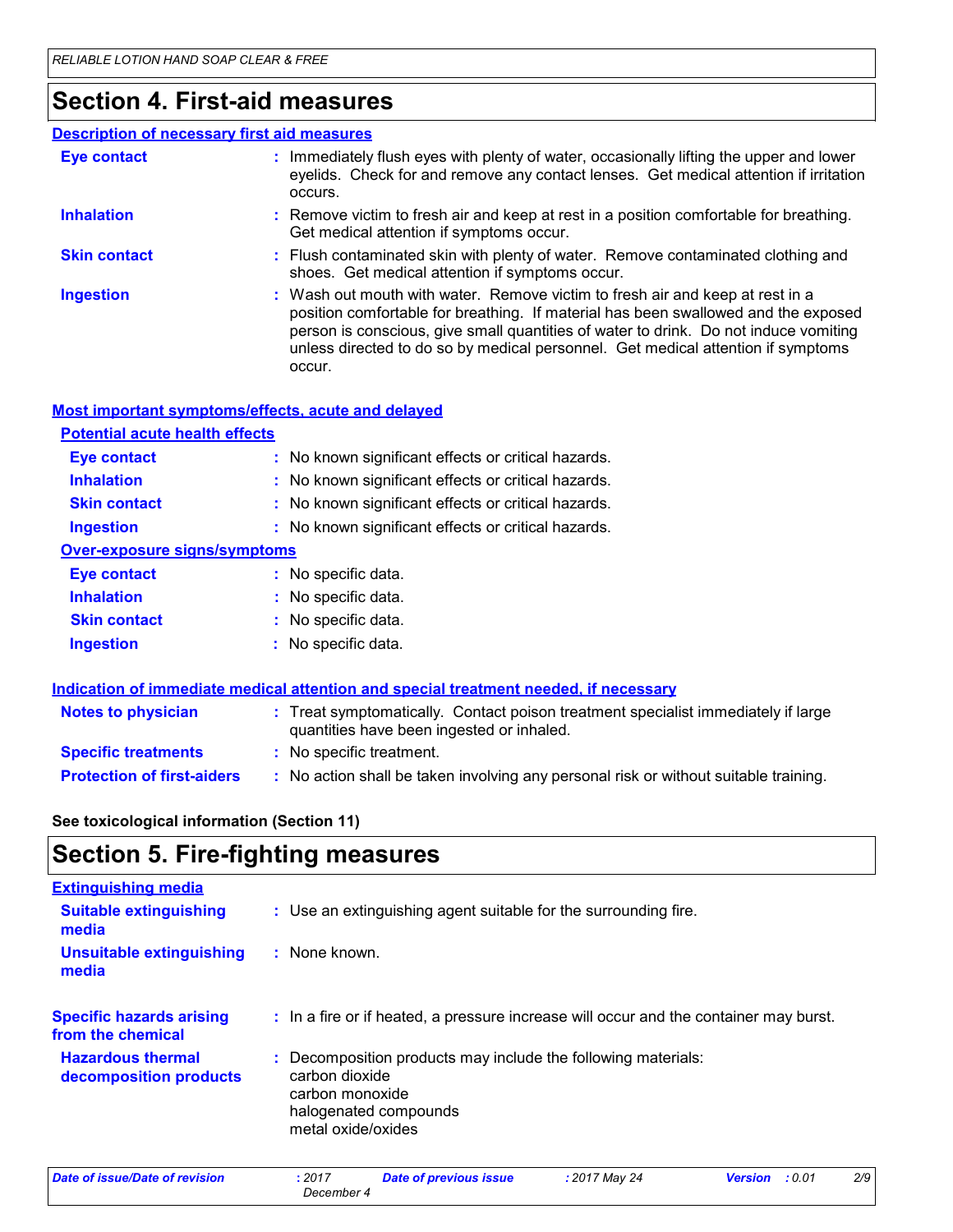### **Section 5. Fire-fighting measures**

| <b>Special protective actions</b><br>for fire-fighters   | : Promptly isolate the scene by removing all persons from the vicinity of the incident if<br>there is a fire. No action shall be taken involving any personal risk or without<br>suitable training. |
|----------------------------------------------------------|-----------------------------------------------------------------------------------------------------------------------------------------------------------------------------------------------------|
| <b>Special protective</b><br>equipment for fire-fighters | : Fire-fighters should wear appropriate protective equipment and self-contained<br>breathing apparatus (SCBA) with a full face-piece operated in positive pressure<br>mode.                         |

# **Section 6. Accidental release measures**

|                                                              | <b>Personal precautions, protective equipment and emergency procedures</b>                                                                                                                                                                                                                                                                                                                                                                                                                                                                                                                  |
|--------------------------------------------------------------|---------------------------------------------------------------------------------------------------------------------------------------------------------------------------------------------------------------------------------------------------------------------------------------------------------------------------------------------------------------------------------------------------------------------------------------------------------------------------------------------------------------------------------------------------------------------------------------------|
| For non-emergency<br>personnel                               | : No action shall be taken involving any personal risk or without suitable training.<br>Evacuate surrounding areas. Keep unnecessary and unprotected personnel from<br>entering. Do not touch or walk through spilled material. Put on appropriate<br>personal protective equipment.                                                                                                                                                                                                                                                                                                        |
|                                                              | For emergency responders : If specialized clothing is required to deal with the spillage, take note of any<br>information in Section 8 on suitable and unsuitable materials. See also the<br>information in "For non-emergency personnel".                                                                                                                                                                                                                                                                                                                                                  |
| <b>Environmental precautions</b>                             | : Avoid dispersal of spilled material and runoff and contact with soil, waterways,<br>drains and sewers. Inform the relevant authorities if the product has caused<br>environmental pollution (sewers, waterways, soil or air).                                                                                                                                                                                                                                                                                                                                                             |
| <b>Methods and materials for containment and cleaning up</b> |                                                                                                                                                                                                                                                                                                                                                                                                                                                                                                                                                                                             |
| <b>Small spill</b>                                           | : Stop leak if without risk. Move containers from spill area. Dilute with water and mop<br>up if water-soluble. Alternatively, or if water-insoluble, absorb with an inert dry<br>material and place in an appropriate waste disposal container. Dispose of via a<br>licensed waste disposal contractor.                                                                                                                                                                                                                                                                                    |
| <b>Large spill</b>                                           | : Stop leak if without risk. Move containers from spill area. Prevent entry into sewers,<br>water courses, basements or confined areas. Wash spillages into an effluent<br>treatment plant or proceed as follows. Contain and collect spillage with non-<br>combustible, absorbent material e.g. sand, earth, vermiculite or diatomaceous earth<br>and place in container for disposal according to local regulations (see Section 13).<br>Dispose of via a licensed waste disposal contractor. Note: see Section 1 for<br>emergency contact information and Section 13 for waste disposal. |

### **Section 7. Handling and storage**

### **Precautions for safe handling**

| <b>Protective measures</b>                                                       | : Put on appropriate personal protective equipment (see Section 8).                                                                                                                                                                                                                                                                                                                                                                                                                                           |
|----------------------------------------------------------------------------------|---------------------------------------------------------------------------------------------------------------------------------------------------------------------------------------------------------------------------------------------------------------------------------------------------------------------------------------------------------------------------------------------------------------------------------------------------------------------------------------------------------------|
| <b>Advice on general</b><br>occupational hygiene                                 | : Eating, drinking and smoking should be prohibited in areas where this material is<br>handled, stored and processed. Workers should wash hands and face before<br>eating, drinking and smoking. Remove contaminated clothing and protective<br>equipment before entering eating areas. See also Section 8 for additional<br>information on hygiene measures.                                                                                                                                                 |
| <b>Conditions for safe storage,</b><br>including any<br><b>incompatibilities</b> | : Store in accordance with local regulations. Store in original container protected<br>from direct sunlight in a dry, cool and well-ventilated area, away from incompatible<br>materials (see Section 10) and food and drink. Keep container tightly closed and<br>sealed until ready for use. Containers that have been opened must be carefully<br>resealed and kept upright to prevent leakage. Do not store in unlabeled containers.<br>Use appropriate containment to avoid environmental contamination. |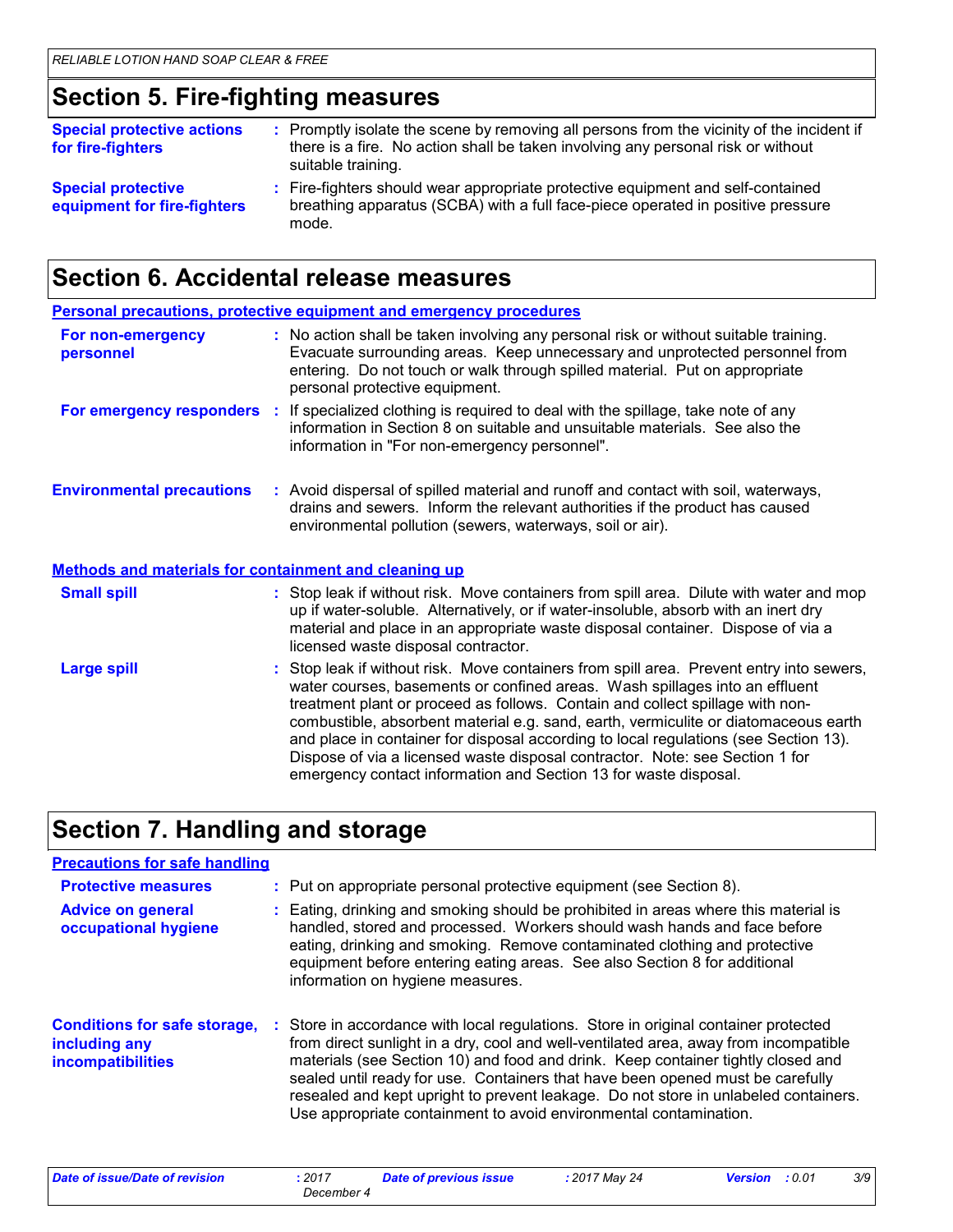# **Section 8. Exposure controls/personal protection**

#### **Control parameters**

```
Occupational exposure limits
```
None.

| <b>Appropriate engineering</b><br><b>controls</b> | : Good general ventilation should be sufficient to control worker exposure to airborne<br>contaminants.                                                                                                                                                                                                                                                                                           |
|---------------------------------------------------|---------------------------------------------------------------------------------------------------------------------------------------------------------------------------------------------------------------------------------------------------------------------------------------------------------------------------------------------------------------------------------------------------|
| <b>Environmental exposure</b><br><b>controls</b>  | Emissions from ventilation or work process equipment should be checked to ensure<br>they comply with the requirements of environmental protection legislation. In some<br>cases, fume scrubbers, filters or engineering modifications to the process<br>equipment will be necessary to reduce emissions to acceptable levels.                                                                     |
| <b>Individual protection measures</b>             |                                                                                                                                                                                                                                                                                                                                                                                                   |
| <b>Hygiene measures</b>                           | : Wash hands, forearms and face thoroughly after handling chemical products, before<br>eating, smoking and using the lavatory and at the end of the working period.<br>Appropriate techniques should be used to remove potentially contaminated clothing.<br>Wash contaminated clothing before reusing. Ensure that eyewash stations and<br>safety showers are close to the workstation location. |
| <b>Eye/face protection</b>                        | : Safety eyewear complying with an approved standard should be used when a risk<br>assessment indicates this is necessary to avoid exposure to liquid splashes, mists,<br>gases or dusts. If contact is possible, the following protection should be worn,<br>unless the assessment indicates a higher degree of protection: safety glasses with<br>side-shields.                                 |
| <b>Skin protection</b>                            |                                                                                                                                                                                                                                                                                                                                                                                                   |
| <b>Hand protection</b>                            | : Chemical-resistant, impervious gloves complying with an approved standard should<br>be worn at all times when handling chemical products if a risk assessment indicates<br>this is necessary.                                                                                                                                                                                                   |
| <b>Body protection</b>                            | Personal protective equipment for the body should be selected based on the task<br>being performed and the risks involved and should be approved by a specialist<br>before handling this product.                                                                                                                                                                                                 |
| <b>Other skin protection</b>                      | : Appropriate footwear and any additional skin protection measures should be<br>selected based on the task being performed and the risks involved and should be<br>approved by a specialist before handling this product.                                                                                                                                                                         |
| <b>Respiratory protection</b>                     | Based on the hazard and potential for exposure, select a respirator that meets the<br>appropriate standard or certification. Respirators must be used according to a<br>respiratory protection program to ensure proper fitting, training, and other important<br>aspects of use.                                                                                                                 |

# **Section 9. Physical and chemical properties**

| <b>Appearance</b>       |                                      |
|-------------------------|--------------------------------------|
| <b>Physical state</b>   | : Liquid.                            |
| <b>Color</b>            | : White. [Light]                     |
| Odor                    | : Odorless. [Slight]                 |
| <b>Odor threshold</b>   | : Not available.                     |
| pH                      | $: 5.5 \text{ to } 6.5$              |
| <b>Melting point</b>    | : $0^{\circ}$ C (32 $^{\circ}$ F)    |
| <b>Boiling point</b>    | : $100^{\circ}$ C (212 $^{\circ}$ F) |
| <b>Flash point</b>      | : Not available.                     |
| <b>Evaporation rate</b> | : Not available.                     |
|                         |                                      |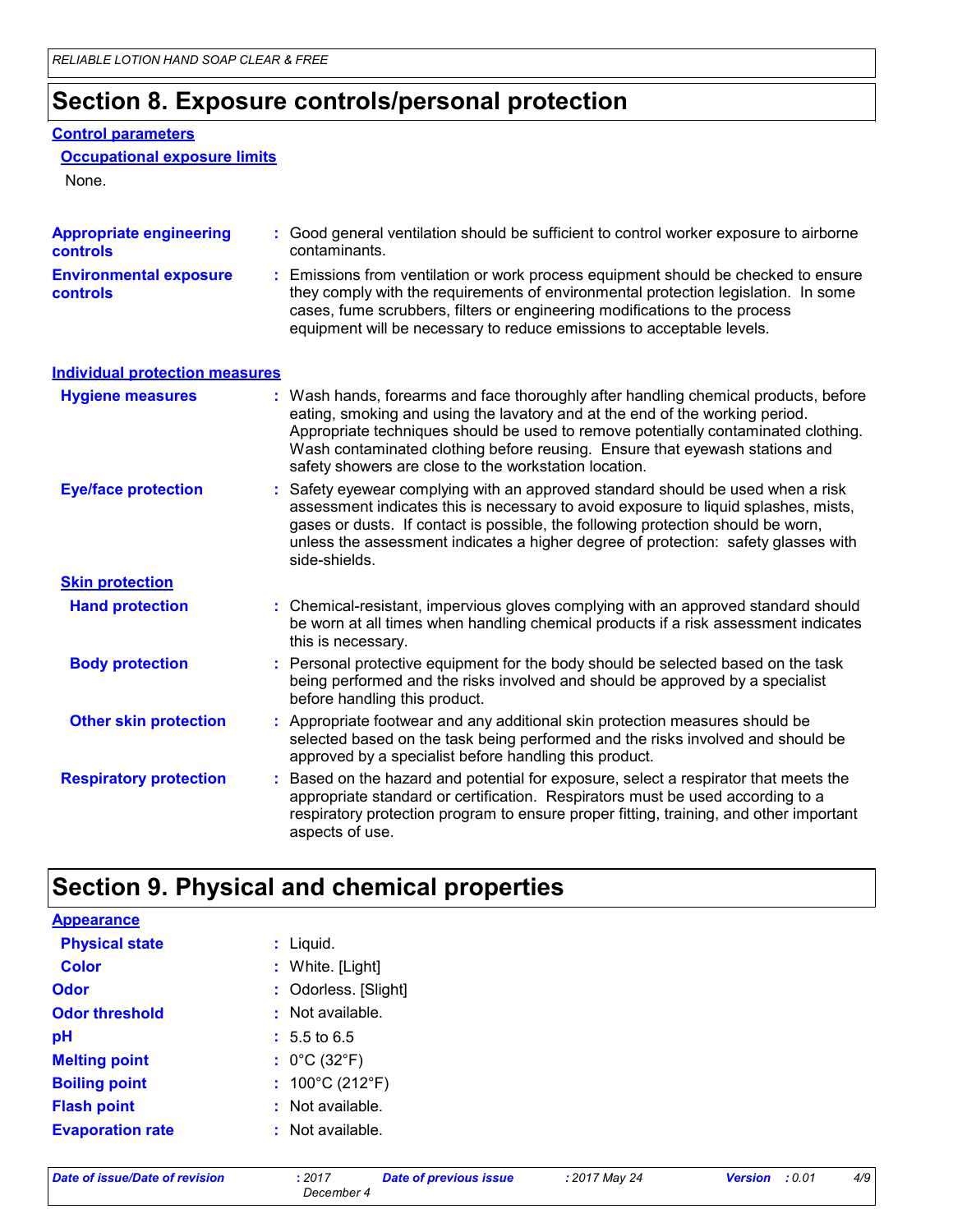# **Section 9. Physical and chemical properties**

| <b>Flammability (solid, gas)</b>                  | : Not available.                                                       |
|---------------------------------------------------|------------------------------------------------------------------------|
| Lower and upper explosive<br>(flammable) limits   | $:$ Not available.                                                     |
| <b>Vapor pressure</b>                             | $:$ Not available.                                                     |
| <b>Vapor density</b>                              | $:$ Not available.                                                     |
| <b>Relative density</b>                           | $: 1.01$ to 1.03                                                       |
| <b>Solubility</b>                                 | : Easily soluble in the following materials: cold water and hot water. |
| <b>Solubility in water</b>                        | $:$ Not available.                                                     |
| <b>Partition coefficient: n-</b><br>octanol/water | $:$ Not available.                                                     |
| <b>Auto-ignition temperature</b>                  | : Not available.                                                       |
| <b>Decomposition temperature</b>                  | $:$ Not available.                                                     |
| <b>Viscosity</b>                                  | $:$ Not available.                                                     |
| Flow time (ISO 2431)                              | : Not available.                                                       |

| Section 10. Stability and reactivity         |                                                                                              |  |
|----------------------------------------------|----------------------------------------------------------------------------------------------|--|
| <b>Reactivity</b>                            | : No specific test data related to reactivity available for this product or its ingredients. |  |
| <b>Chemical stability</b>                    | : The product is stable.                                                                     |  |
| <b>Possibility of hazardous</b><br>reactions | : Under normal conditions of storage and use, hazardous reactions will not occur.            |  |
| <b>Conditions to avoid</b>                   | : No specific data.                                                                          |  |
| <b>Incompatible materials</b>                | : No specific data.                                                                          |  |

| <b>Hazardous decomposition</b> | Under normal conditions of storage and use, hazardous decomposition products |
|--------------------------------|------------------------------------------------------------------------------|
| products                       | should not be produced.                                                      |

### **Section 11. Toxicological information**

#### **Information on toxicological effects**

#### **Acute toxicity**

Not available.

**Irritation/Corrosion**

Not available.

#### **Sensitization**

Not available.

**Mutagenicity**

Not available.

**Carcinogenicity**

Not available.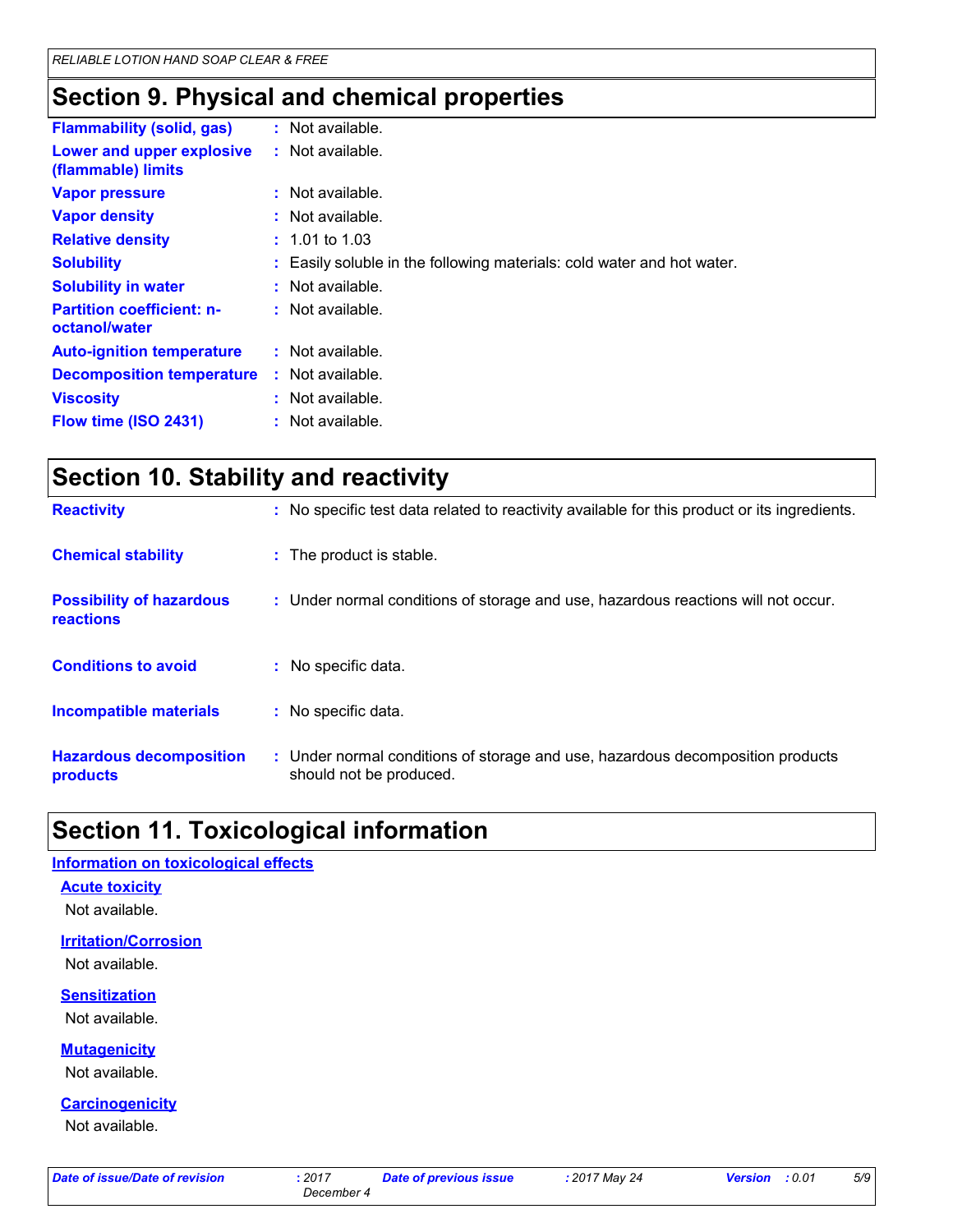# **Section 11. Toxicological information**

#### **Reproductive toxicity**

Not available.

#### **Teratogenicity**

Not available.

#### **Specific target organ toxicity (single exposure)**

Not available.

#### **Specific target organ toxicity (repeated exposure)**

Not available.

#### **Aspiration hazard**

Not available.

| <b>Information on the likely</b><br>routes of exposure | : Not available.                                    |
|--------------------------------------------------------|-----------------------------------------------------|
| <b>Potential acute health effects</b>                  |                                                     |
| <b>Eye contact</b>                                     | : No known significant effects or critical hazards. |
| <b>Inhalation</b>                                      | : No known significant effects or critical hazards. |
| <b>Skin contact</b>                                    | : No known significant effects or critical hazards. |

**Ingestion :** No known significant effects or critical hazards.

#### **Symptoms related to the physical, chemical and toxicological characteristics**

| <b>Eye contact</b>  | : No specific data. |
|---------------------|---------------------|
| <b>Inhalation</b>   | : No specific data. |
| <b>Skin contact</b> | : No specific data. |
| <b>Ingestion</b>    | : No specific data. |

#### **Delayed and immediate effects and also chronic effects from short and long term exposure**

| <b>Short term exposure</b>                        |  |                                                     |  |  |
|---------------------------------------------------|--|-----------------------------------------------------|--|--|
| <b>Potential immediate</b><br><b>effects</b>      |  | $:$ Not available.                                  |  |  |
| <b>Potential delayed effects</b>                  |  | : Not available.                                    |  |  |
| Long term exposure                                |  |                                                     |  |  |
| <b>Potential immediate</b><br><b>effects</b>      |  | $:$ Not available.                                  |  |  |
| <b>Potential delayed effects : Not available.</b> |  |                                                     |  |  |
| <b>Potential chronic health effects</b>           |  |                                                     |  |  |
| Not available.                                    |  |                                                     |  |  |
| <b>General</b>                                    |  | : No known significant effects or critical hazards. |  |  |
| <b>Carcinogenicity</b>                            |  | : No known significant effects or critical hazards. |  |  |
| <b>Mutagenicity</b>                               |  | No known significant effects or critical hazards.   |  |  |
| <b>Teratogenicity</b>                             |  | : No known significant effects or critical hazards. |  |  |
| <b>Developmental effects</b>                      |  | : No known significant effects or critical hazards. |  |  |
| <b>Fertility effects</b>                          |  | : No known significant effects or critical hazards. |  |  |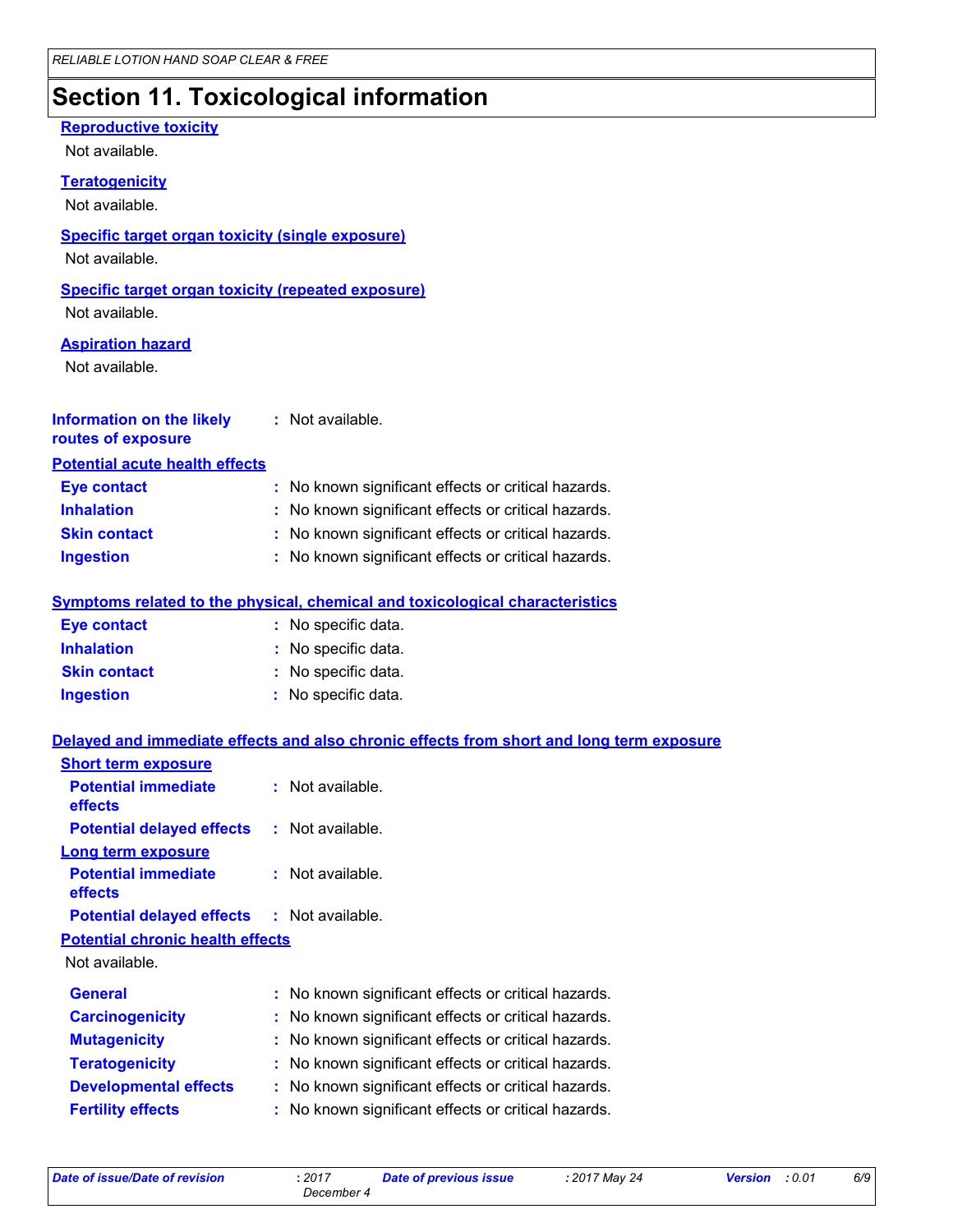### **Section 11. Toxicological information**

#### **Numerical measures of toxicity**

#### **Acute toxicity estimates**

Not available.

### **Section 12. Ecological information**

#### **Toxicity**

Not available.

#### **Persistence and degradability**

Not available.

#### **Bioaccumulative potential**

Not available.

| <b>Mobility in soil</b>                                       |                                                                                                                                                                                                                                      |
|---------------------------------------------------------------|--------------------------------------------------------------------------------------------------------------------------------------------------------------------------------------------------------------------------------------|
| <b>Soil/water partition</b><br>coefficient (K <sub>oc</sub> ) | : Not available.                                                                                                                                                                                                                     |
| All control control of the state                              | <b>Solution International Activity of Contract Contract Contract Contract Contract Contract Contract Contract Contract Contract Contract Contract Contract Contract Contract Contract Contract Contract Contract Contract Contra</b> |

**Other adverse effects** : No known significant effects or critical hazards.

### **Section 13. Disposal considerations**

The generation of waste should be avoided or minimized wherever possible. Disposal of this product, solutions and any by-products should at all times comply with the requirements of environmental protection and waste disposal legislation and any regional local authority requirements. Dispose of surplus and nonrecyclable products via a licensed waste disposal contractor. Waste should not be disposed of untreated to the sewer unless fully compliant with the requirements of all authorities with jurisdiction. Waste packaging should be recycled. Incineration or landfill should only be considered when recycling is not feasible. This material and its container must be disposed of in a safe way. Empty containers or liners may retain some product residues. Avoid dispersal of spilled material and runoff and contact with soil, waterways, drains and sewers. **Disposal methods :**

|                                      | <b>TDG Classification</b> | <b>DOT Classification</b> | <b>IATA</b>    |
|--------------------------------------|---------------------------|---------------------------|----------------|
| <b>UN number</b>                     | Not regulated.            | Not regulated.            | Not regulated. |
| <b>UN proper</b><br>shipping name    |                           |                           |                |
| <b>Transport</b><br>hazard class(es) |                           |                           |                |
| <b>Packing group</b>                 |                           |                           |                |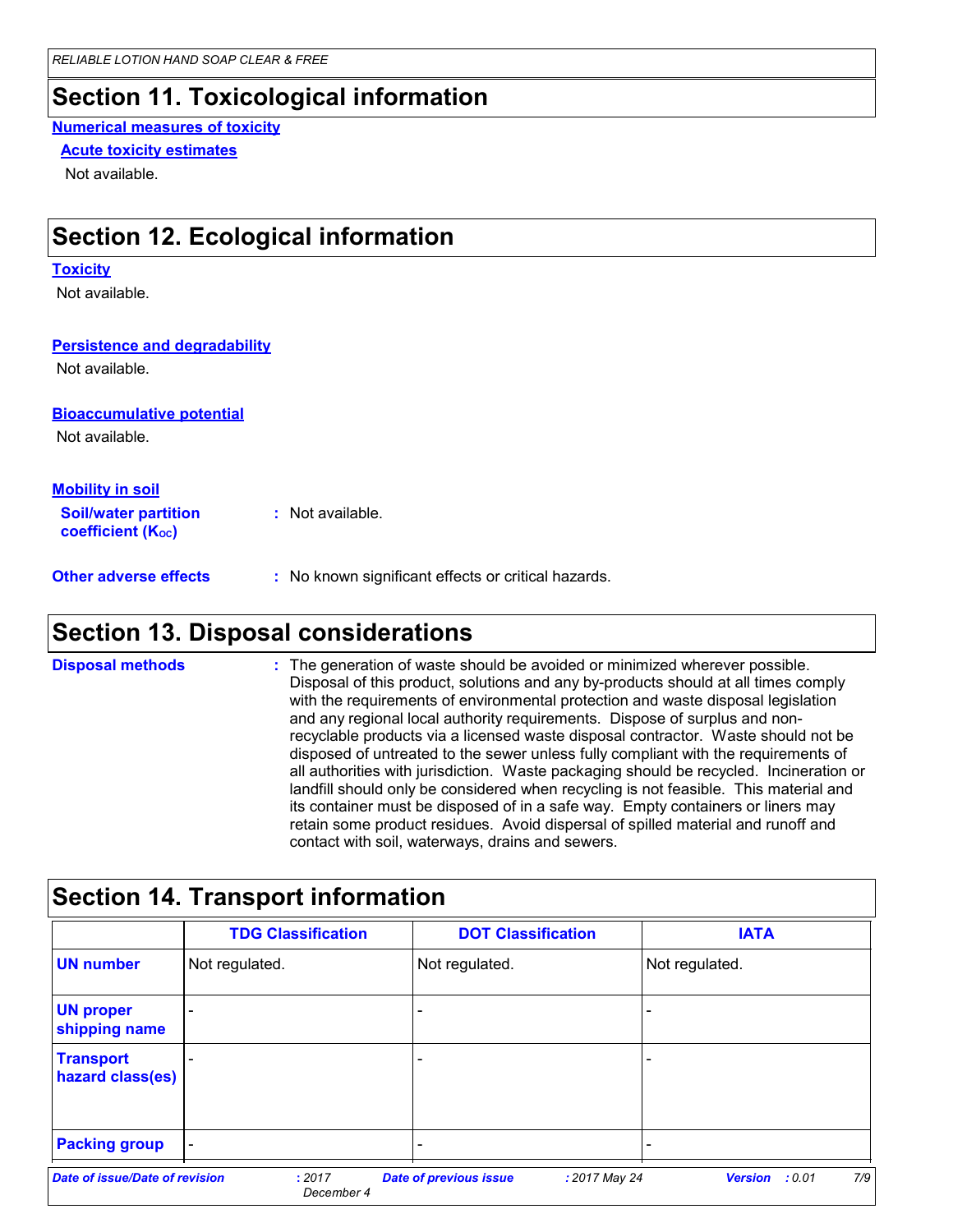# **Section 14. Transport information**

| <b>Environmental</b><br>hazards  | No. | IN <sub>o</sub>          | No. |
|----------------------------------|-----|--------------------------|-----|
| <b>Additional</b><br>information |     | $\overline{\phantom{a}}$ |     |

**Special precautions for user Transport within user's premises:** always transport in closed containers that are **:** upright and secure. Ensure that persons transporting the product know what to do in the event of an accident or spillage.

**Transport in bulk according :** Not available. **to Annex II of MARPOL and the IBC Code**

# **Section 15. Regulatory information**

| <b>Canadian lists</b>        |                                          |
|------------------------------|------------------------------------------|
| <b>Canadian NPRI</b>         | : None of the components are listed.     |
| <b>CEPA Toxic substances</b> | : None of the components are listed.     |
| <b>Canada inventory</b>      | : All components are listed or exempted. |
| <b>International lists</b>   |                                          |
| <b>United States</b>         | : All components are listed or exempted. |

### **Section 16. Other information**

| <b>History</b>                    |                                                                                                                                                                                                                                                                                                                                                                                                                                                                                                                                                                                                  |
|-----------------------------------|--------------------------------------------------------------------------------------------------------------------------------------------------------------------------------------------------------------------------------------------------------------------------------------------------------------------------------------------------------------------------------------------------------------------------------------------------------------------------------------------------------------------------------------------------------------------------------------------------|
| Date of printing                  | $: 2017$ December 5                                                                                                                                                                                                                                                                                                                                                                                                                                                                                                                                                                              |
| Date of issue/Date of<br>revision | $: 2017$ December 4                                                                                                                                                                                                                                                                                                                                                                                                                                                                                                                                                                              |
| <b>Date of previous issue</b>     | $: 2017$ May 24                                                                                                                                                                                                                                                                                                                                                                                                                                                                                                                                                                                  |
| <b>Version</b>                    | : 0.01                                                                                                                                                                                                                                                                                                                                                                                                                                                                                                                                                                                           |
| <b>Key to abbreviations</b>       | $:$ ATE = Acute Toxicity Estimate<br>BCF = Bioconcentration Factor<br>GHS = Globally Harmonized System of Classification and Labelling of Chemicals<br>IATA = International Air Transport Association<br>IBC = Intermediate Bulk Container<br><b>IMDG = International Maritime Dangerous Goods</b><br>LogPow = logarithm of the octanol/water partition coefficient<br>MARPOL = International Convention for the Prevention of Pollution From Ships,<br>1973 as modified by the Protocol of 1978. ("Marpol" = marine pollution)<br>$UN = United Nations$<br>HPR = Hazardous Products Regulations |

#### **Procedure used to derive the classification**

| <b>Classification</b> | <b>Justification</b> |
|-----------------------|----------------------|
| Not classified.       |                      |

**Indicates information that has changed from previously issued version.**

#### **Notice to reader**